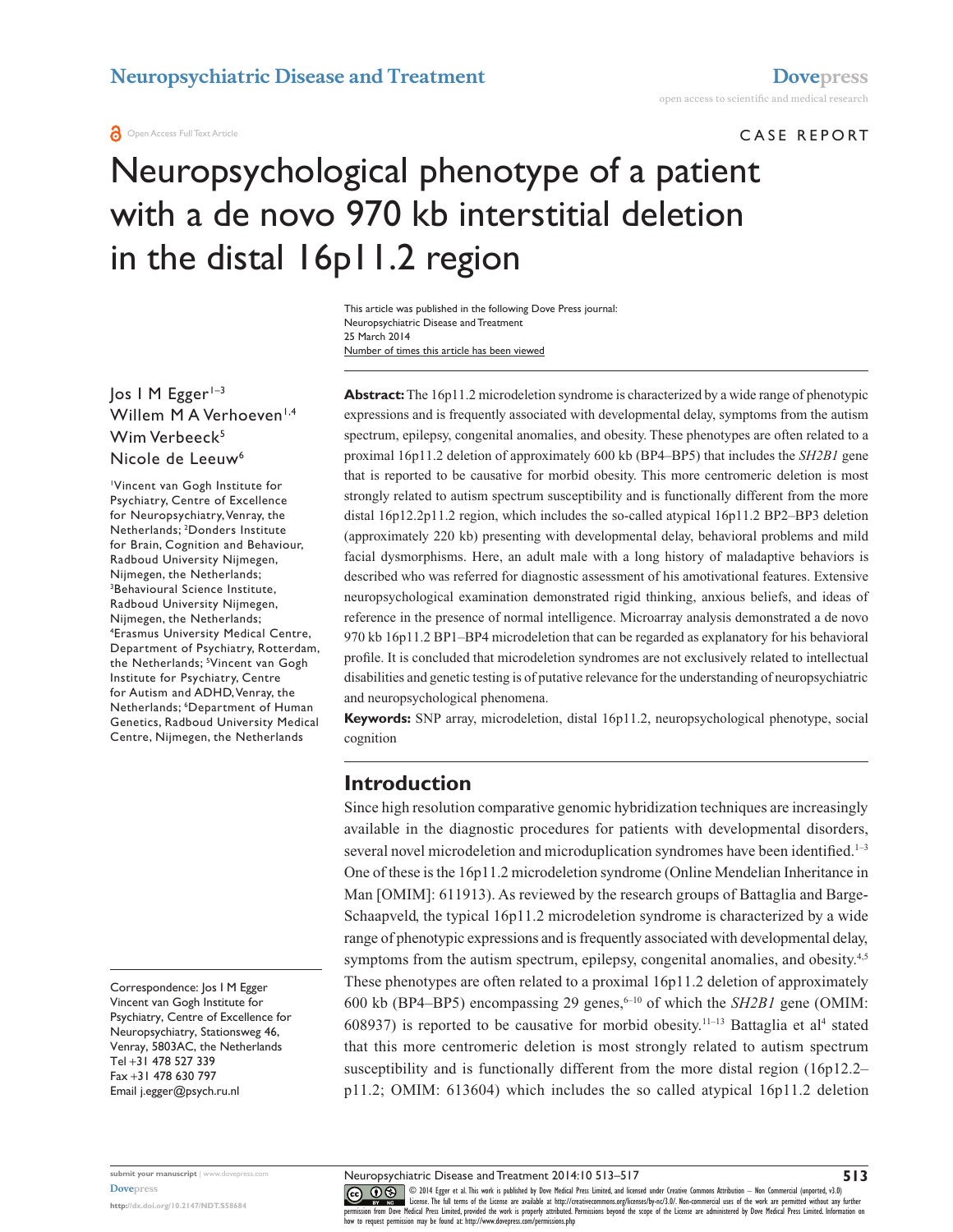(approximately 220 kb) presenting with developmental delay, behavioral problems, and mild facial dysmorphisms.<sup>5</sup>

In the present paper, an adult male with a long history of maladaptive behaviors, later associated with recurrent mild depressive and autistic symptoms, is described; the patient was referred for reevaluation of his clinical picture, particularly the amotivational features.

## **Patient and methods** Clinical description

The referred patient, a 33-year-old male, is the second son of non-consanguineous parents. He has a 5 years older, healthy brother. Apart from recurrent depression in his mother, there is no family history of intellectual disability, congenital anomalies, or neuropsychiatric disorders. The patient was born after an uncomplicated pregnancy and he had a normal birth weight and length (2,730 g and 48 cm, respectively; 0 standard deviation). No congenital anomalies were observed. There were normal developmental milestones. During early primary school years, both parents and teachers noticed social withdrawal tendencies and, incidentally, disproportionate reactions like clownish and impulsive behaviors to minor social stress, especially in novel and unstructured situations. Aged 16, a preliminary diagnosis of pervasive developmental disorder was made by a remedial educationalist at a community mental health center. Because of persistent behavioral problems, regularly accompanied by compelling and angry attitudes, secondary school education was fragmented; however, after several school changes, he finally completed high school at age 20. One year later, the patient discontinued his university studies because of problems with initiative and structuring of daily life. He was then admitted to a sheltered home facility. At the age of 24–25 years, marked motivational problems and recurrent mild depressive symptoms and/or ideas of reference necessitated several hospitalizations. Treatment with antidepressants and antipsychotics was given, without any effect. Ultimately, the patient was diagnosed with Asperger's syndrome, a pervasive developmental disorder, and he was admitted to a specialized department for autism spectrum disorders. Neither somatic and neurological examination nor hematological and biochemical parameters disclosed any abnormalities. Electroencephalogram (EEG)-registration, magnetic resonance imaging (MRI), and dopamine transporter – single photon emission computed tomography (DAT-SPECT) of the brain were all normal. The diagnosis of Asperger's disorder was confirmed and the patient subsequently entered a specialized sheltered home facility.

#### Present assessments

At the age of 32, he was referred for detailed reevaluation of his persistent amotivational behavior, for which no explanation could be given. Therefore, apart from somatic and neurological reexamination, extensive neuropsychological assessment including a Kaufman Adolescent and Adult Intelligence Test (KAIT) and a Minnesota Multiphasic Personality Inventory 2 Restructured Form (MMPI-2-RF) restructured clinical scale profiling was performed,14,15 as well as high density resolution, genome-wide array analysis.

### **Results**

At examination, no dysmorphic features were found. Somatic and neurological examination did not disclose any abnormalities. Length and weight were 183 cm and 80 kg, respectively.

## Neuropsychological profile

The patient's behavior showed autistic-like elements such as diminished social reciprocity, paucity of speech, poor pragmatic language, and enhanced sensory perception. No major psychiatric symptoms could be detected. Neuropsychological assessment revealed a KAIT14 total intelligence quotient of 112 and undisturbed attention, memory, and executive functioning. MMPI-2-RF testing<sup>15</sup> disclosed poor reality testing, marked feelings of distrust, and an anxious disposition with excessive worrying (Figure 1). This profile suggests an enhanced vulnerability to psychotic experiences.

# Affymetrix Cytoscan HD array

Genome wide array analysis with an average resolution of approximately 20 kb was performed using the Affymetrix



**Figure 1** MMPI-2-RF restructured clinical scale profile of the patient with a de novo, approximately 970 kb interstitial deletion in 16p11.2.

**Note:** Scale scores are uniform T scores.

**Abbreviations:** MMPI-2-RF, Minnesota Multiphasic Personality Inventory 2 Restructured Form; RCd, Demoralization; RC1, Somatic Complaints; RC2, Low Positive Emotions; RC3, Cynicism; RC4, Antisocial Behavior; RC6, Persecutory Ideation; RC7, Dysfunctional Negative Emotions; RC8, Aberrant Experiences; RC9, Hypomanic Activation.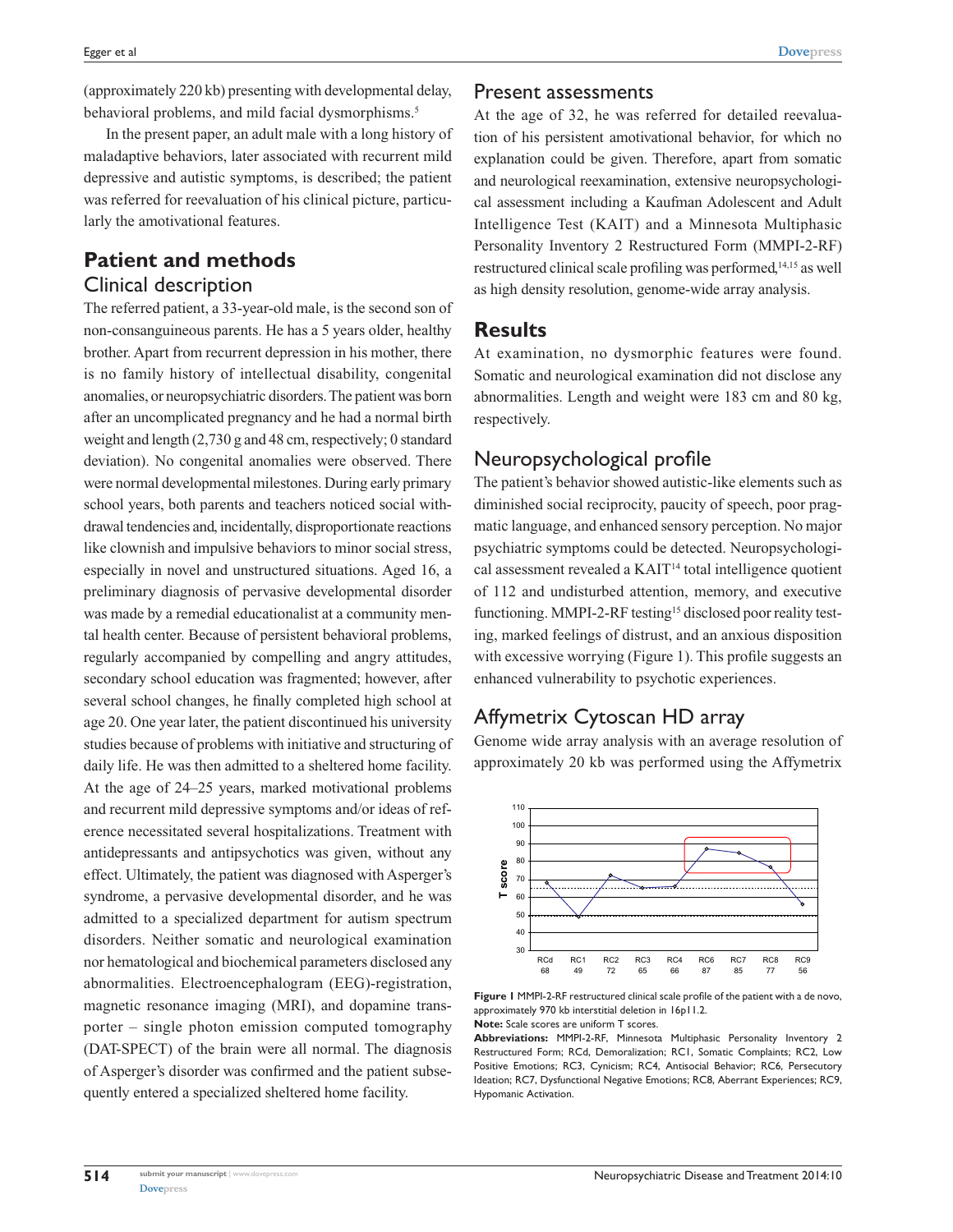Phenotype of a patient with 16p11.2 microdeletion syndrome

CytoScan HD array platform (Affymetrix Inc., Santa Clara, CA, USA) with 2.6 million markers, including 750,000 genotype-able single nucleotide polymorphisms and 1.9 million nonpolymorphic probes. The array results showed a 970 kb microdeletion in the short arm of chromosome 16. Subsequent carrier testing by array analysis in the parents revealed that the 16p11.2 microdeletion had occurred de novo in their child, resulting in the karyotype: arr[hg19] 16p11.2(28,461,879-29,428,533)x1 dn. This novel 16p11.2 BP1–BP4 microdeletion encompasses 20 known protein coding genes and two microRNAs (Figure 2).

### **Discussion**

In the present paper, a 33-year-old, non-obese male with normal intelligence is described in whom a de novo, distal 16p11.2 BP1–BP4 microdeletion was demonstrated; this microdeletion can be regarded as causative for his pattern of anxiety-driven withdrawal behaviors, which result in recurrent episodes with referential thoughts. At this moment, no losses of similar size have been reported in healthy individuals (Database of Genomic Variants; [http://dgv.tcag.ca/dgv/](http://dgv.tcag.ca/dgv/app/home) [app/home\)](http://dgv.tcag.ca/dgv/app/home).

So far, seven patients have been reported with a de novo microdeletion of 1.7–8.2 Mb in size, encompassing the 16p11.2 region and including the distal 16p11.2 deletion; in contrast, in six other patients a de novo distal (previously called atypical) 16p11.2 deletion was demonstrated (Table 1). Recently, Guha and et al reported the results of a large association study with a cohort of 790 patients with schizophrenia spectrum disorders.<sup>16</sup> They found 13 patients with 16p11.2 deletions ranging from BP1–BP4 which are not overlapping the proximal locus (BP4–BP5) that is connected to autism. This finding is in line with other copy-number variation studies and suggests this locus to be implicated in obesity and various neuropsychiatric disorders.<sup>12,17,18</sup>

The distal 16p11.2 deletion between BP1 and BP4, as reported here, encompasses 20 known protein-coding genes, ie, *CLN3*, *APOBR*, *IL27*, *NUPR1*, *CCDC101*, *SULT1A2*, *SULT1A1*, *EIF3C*, *EIF3CL*, *ATXN2L*, *TUFM*, *SH2B1*, *ATP2A1*, *RABEP2*, *CD19*, *NFATC2IP*, *SPNS1*, *LAT*, *RRN3P2*, and *SNX29P2*. Four of these are disease-causing genes: *CD19* (OMIM: 107265); *TUFM* (OMIM: 602389); *CLN3* (OMIM: 607042); and *ATP2A1* (OMIM: 141750), without, however, any neuropsychiatric sequelae.

In conclusion, the distal 16p11.2 deletion phenotype is neither exclusively related to developmental delay nor to autism spectrum disorders. Rather, it has a highly variable presentation that may include, as demonstrated in the neuropsychological profile of the present patient, high average



**Figure 2** Array plot of chromosome 16 and schematic representation of the distal 16p11.2 region.

**Notes:** (**A**) Array plot of chromosome 16 of the patient with an interstitial deletion of 970 kb in 16p11.2 (red rectangle). (**B)** Schematic representation of the distal region of 16p11.2. Positions of genes and deletions are shown relative to the low copy repeat blocks within the 16p11.2 region (BP1 through BP5). The enlarged view of the distal 16p11.2 region is a screen shot of the UCSC Genome Browser Build 37/hg19 (<http://genome.ucsc.edu/>).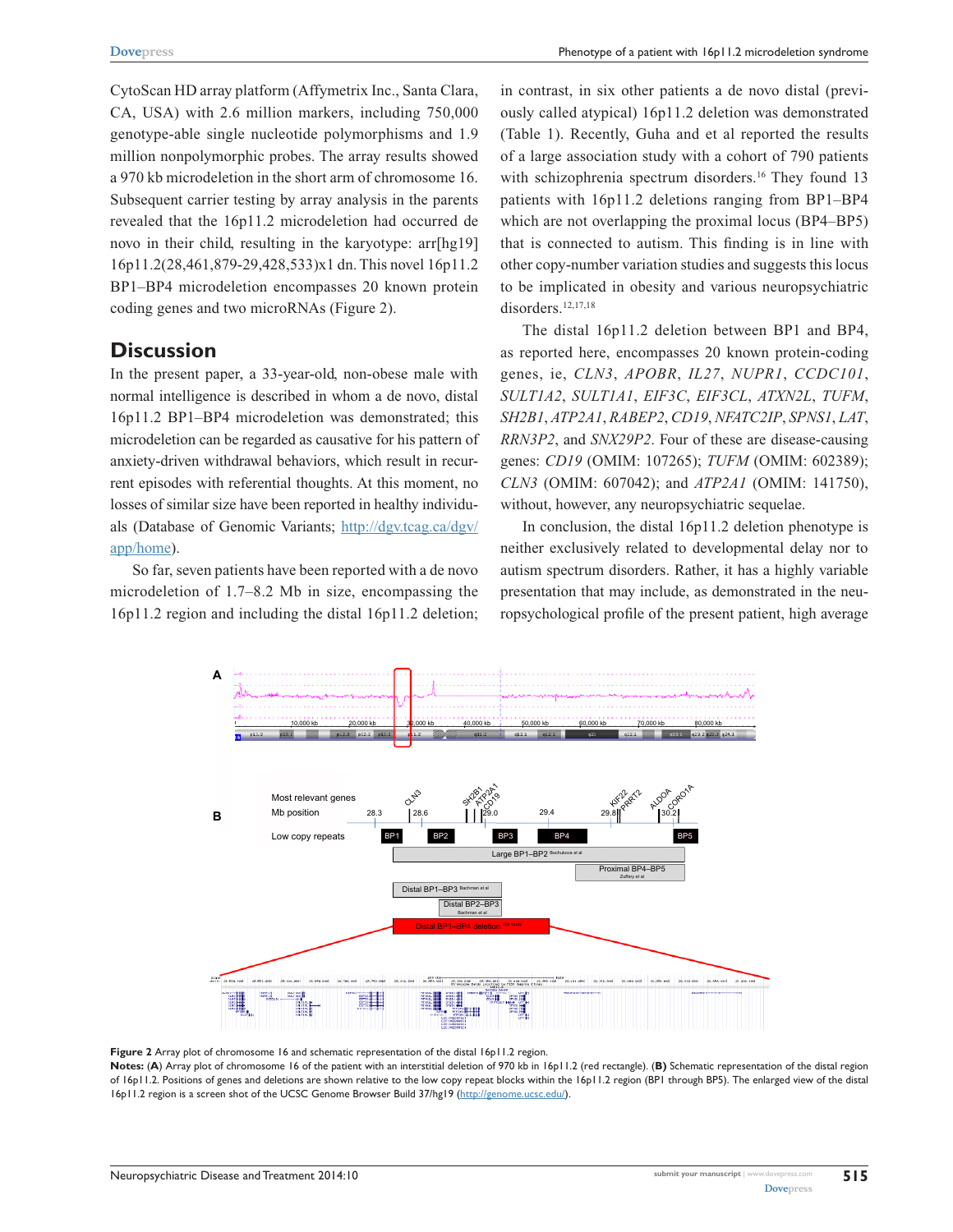| <b>Author</b>                                    | Large/distal<br>only                            | <b>Size/position</b>                    | Developmental<br>delay | <b>Facial</b><br>dysmorphisms | Neuropsychiatry<br>and cognition                                                     | Other                                                 |
|--------------------------------------------------|-------------------------------------------------|-----------------------------------------|------------------------|-------------------------------|--------------------------------------------------------------------------------------|-------------------------------------------------------|
| Battaglia et al <sup>4</sup>                     | Large                                           | $-8.2$ Mb<br>$(21,3-29,5)$              | $+$                    | $^{+}$                        | Hyperactivity and<br>attentional problems                                            | N/A                                                   |
| Bochukova et al <sup>12</sup>                    | Large                                           | $~1.7$ Mb<br>$(28,3-30,1)$              | $^{+}$                 |                               |                                                                                      |                                                       |
|                                                  | Large                                           | $~1.7$ Mb<br>$(28, 4 - 30, 1)$          | $^{+}$                 |                               |                                                                                      |                                                       |
| Hanson et al <sup>8</sup>                        | Large (patient 17)                              | $~1.7$ Mb<br>$(28, 4 - 30, 1)$          |                        |                               |                                                                                      |                                                       |
| Sampson et al <sup>7</sup>                       | Large (patient 2)                               | $-1,7$ Mb<br>$(28, 4 - 30, 1)$          | $\! + \!\!\!\!$        | $^{+}$                        | Autistic features                                                                    | Eye abnormalities,<br>seizures, renal<br>dysfunction  |
|                                                  | Distal only (patient 1)                         | $-217$ kb<br>$(28,7-29,0)$              |                        |                               |                                                                                      | Agenesis left<br>kidney, aganglionic<br>bowel segment |
| Bachmann-<br>Gagescu et al <sup>11</sup>         | Large (patient 4)                               | $-500$ kb<br>$(28, 4 - 28, 9)$          | $+$                    | $^{+}$                        |                                                                                      |                                                       |
|                                                  | Distal only (patient 5)                         | $-200$ kb<br>$(28,7-28,9)$              | $+$                    |                               | Autistic features                                                                    | Obesity                                               |
| Unpublished<br>(cf., Firth et al <sup>19</sup> ) | Large                                           | $-7,81$ Mb<br>$(21, 4-29, 2)$           | $+$                    | $^{+}$                        |                                                                                      |                                                       |
|                                                  | Distal only<br>(DECIPHER 249980)                | $-220$ kb<br>$(28,8-29,0)$              | $+$                    | $^{+}$                        | Hyperactivity                                                                        | <b>Seizures</b>                                       |
|                                                  | Distal only<br>(DECIPHER 251199)<br>Distal only | $-200$ kb<br>$(28,8-29,0)$<br>$-200$ kb | $^{+}$                 |                               |                                                                                      | Obesity                                               |
|                                                  | (DECIPHER 253362)<br>Distal only                | $(28,8-29,0)$<br>$-200$ kb              |                        |                               |                                                                                      |                                                       |
|                                                  | (DECIPHER 253364)                               | $(28,8-29,0)$                           |                        |                               |                                                                                      |                                                       |
| Present patient                                  | Large distal                                    | $-970$ kb<br>$(28,5 - 29,4)$            |                        |                               | Ideas of reference, social<br>withdrawal, high average<br>intelligence $(IQ = I 12)$ |                                                       |

**Note:** Data from Barge-Schaapveld et al.<sup>5</sup>

**Abbreviations:** IQ, intelligence quotient; N/A, not applicable; cf., conferatur.

intelligence and social cognitive dysfunctions referring to Asperger's syndrome.

### **Acknowledgments**

The patient provided written informed consent for publication. This case has been submitted to the ECARUCA database [\(http://www.ecaruca.net\)](http://www.ecaruca.net) with identification number 5037. This study is part of a collaborative project of the research group "Psychopathology and Genetics" of the Radboud University Nijmegen and the Vincent van Gogh Institute for Psychiatry, Venray, the Netherlands.

### **Disclosure**

The authors report no conflicts of interest in this work.

#### **References**

1. Veltman JA. Genomic microarrays in clinical diagnosis. *Curr Opin Pediatr*. 2006;18(6):598–603.

- 2. Slavotinek AM. Novel microdeletion syndromes detected by chromosome microarrays. *Hum Genet*. 2008;124(1):1–17.
- 3. Vissers LELM, de Ligt J, Gilissen C, et al. A de novo paradigm for mental retardation. *Nat Genet*. 2010;42(12):1109–1112.
- 4. Battaglia A, Novelli A, Bernardini L, Igliozzi, R, Parrini B. Further characterization of the new microdeletion syndrome of 16p11.2–p12.2. *Am J Med Genet*. 2009;149A(6):1200–1204.
- 5. Barge-Schaapveld DQ, Maas SM, Polstra A, Knegt LC, Hennekam RC. The atypical 16p11.2 deletion: a not so atypical microdeletion syndrome? *Am J Med Genet A*. 2011;155A(5):1066–1072.
- 6. Weiss LA, Shen Y, Korn JM, et al; Autism Consortium. Association between microdeletion and microduplication at 16p11.2 and autism. *N Engl J Med*. 2008;358(7):667–675.
- 7. Sampson MG, Coughlin CR, Kaplan P, et al. Evidence for a recurrent microdeletion at chromosome 16p11.2 associated with congenital anomalies of the kidney and urinary tract (CAKUT) and Hirschsprung disease. *Am J Med Genet*. 2010;152A(10):2618–2622.
- 8. Hanson E, Nasir RH, Fong A, et al; 16p11.2 Study Group Clinicians. Cognitive and behavioural characterization of 16p11.2 deletion syndrome. *J Dev Behav Pediatr*. 2010;31(8):649–657.
- 9. Crepel A, Steyaert J, De la Marche W, et al. Narrowing the critical deletion region for autism spectrum disorders on 16p11.2. *Am J Med Genet*. 2011;156(2):243–245.